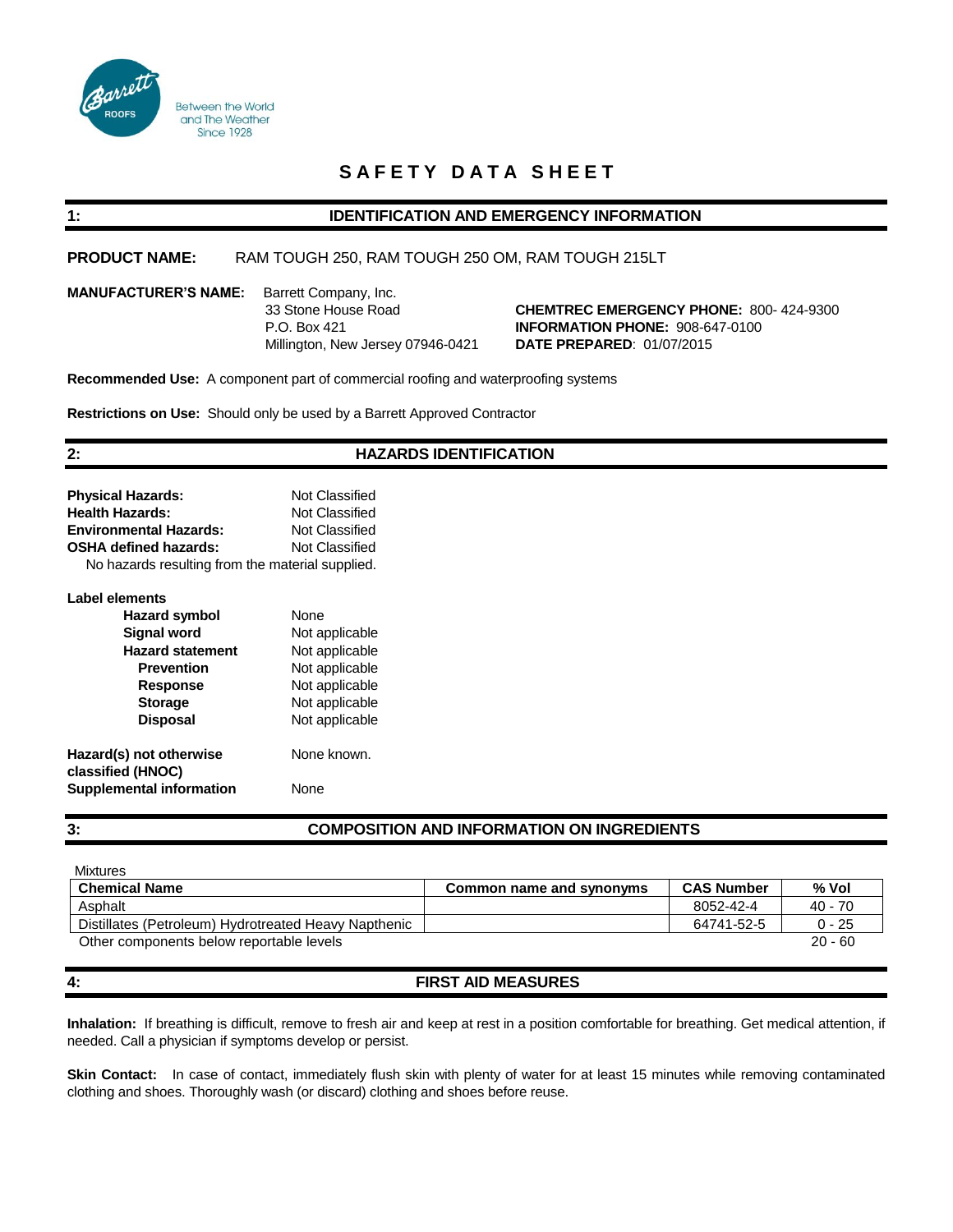**Eye Contact:** Immediately flush eyes with plenty of water for at least 15 minutes. If a contact lens is present, DO NOT delay irrigation or attempt to remove the lens. Get medical attention if irritation develops and persists.

**Ingestion:** Rinse mouth. Do not induce vomiting. Do not use mouth-to-mouth method if victim ingested substance. Call a POISON CENTER or doctor/physician if you feel unwell.

#### **Most important symptoms/effects, acute and delayed:** Not available.

**Indication of immediate medical attention and special treatment needed:** In case of ingestion, the decision of whether or not to induce vomiting should be made by the attending physician. Certain pre-existing conditions may make workers particularly susceptible to the effects of this chemical: asthma, allergies, impaired pulmonary function.

**General information:** If you feel unwell, seek medical advice (show the label where possible). Ensure that medical personnel are aware of the material(s) involved, and take precautions to protect themselves. Show this safety data sheet to the doctor in attendance. Discard any shoes or clothing items that cannot be decontaminated.

# **5: FIRE-FIGHTING MEASURES**

**Suitable extinguishing media:** Water fog. Dry chemical powder. Carbon dioxide (CO2). Addition of water or foam to the fire may cause frothing.

**Unsuitable extinguishing media:** Do not use a solid water stream as it may scatter and spread fire.

**Specific hazards arising from the chemical:** Fire may produce irritating, corrosive and/or toxic gasses. Development of hazardous combustion gasses or vapors possible in the event of a fire. The following may develop: Acrolein.

**Special protective equipment and precautions for firefighters:** Firefighters must use standard protective equipment including flame retardant coat, helmet with face shield, gloves, rubber boots, and in enclosed spaces, SCBA. Firefighters should wear full protective clothing including self-contained breathing apparatus. Structural fire fighters protective clothing will only provide limited protection.

**Fire-fighting equipment/instructions:** In case of fire and/or explosion do not breathe fumes. Fire fighters must use standard protective equipment including flame retardant coat, helmet with face shield, gloves, rubber boots, and in enclosed spaces, SCBA. ALWAYS stay away from tanks engulfed in flame. Fight fire from maximum distance or use unmanned hose holders or monitor nozzles. In the event of fire, cool tanks with water spray. By fire, toxic gasses may be formed (Cox, NOx). Keep run-off water out of sewers and water sources. Dike for water control.

**Specific methods:** In the event of fire and/or explosion do not breathe fumes. In the event of fire, cool tanks with water spray. Use water spray to cool unopened containers.

### **6: ACCIDENTAL RELEASE MEASURES**

**Personal precautions, protective equipment and emergency procedures:** Keep unnecessary personnel away. Wear appropriate protective equipment and clothing during clean-up. Ventilate closed spaces before entering them. Do not touch or walk through spilled material.

**Methods and materials for containment and cleaning up:** Eliminate all ignition sources (no smoking, flares, sparks or flames in immediate area). Dike far ahead of spill for later disposal. Following product recovery, flush area with water.

# **7: HANDLING AND STORAGE**

**Precautions for safe handling:** The product is non-combustible. If heated, irritating vapors may be formed. Do not use in areas without adequate ventilation. Wash hands thoroughly after handling. Observe good industrial hygiene practices.

**Conditions for safe storage, including any incompatibilities:** Prevent electrostatic charge build-up by using common bonding and grounding techniques. Store in a well-ventilated place. Keep the container tightly closed and dry. Store in a closed container away from incompatible materials. Keep out of the reach of children.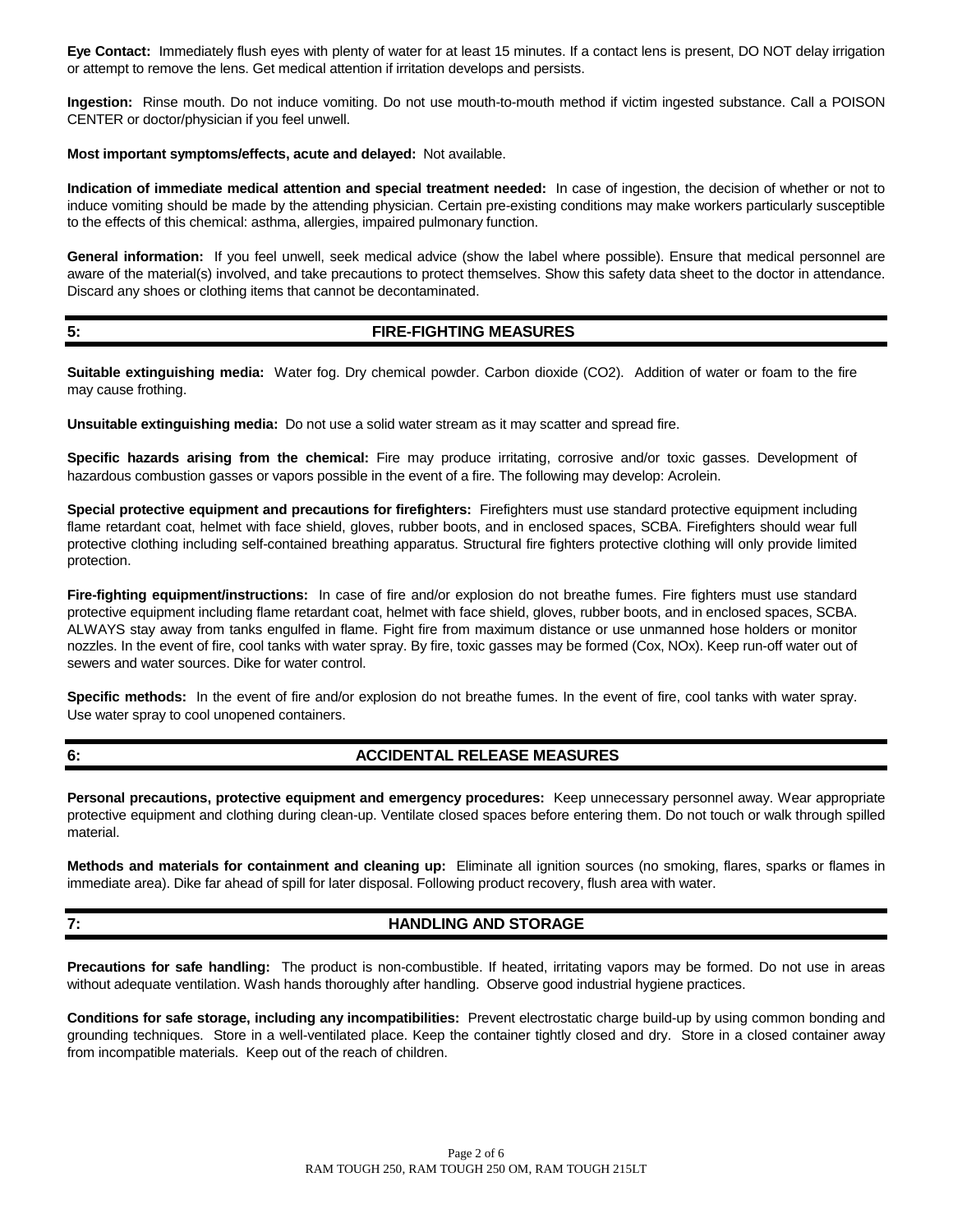# 8: **EXPOSURE CONTROLS/ PERSONAL PROTECTION**

| <b>Occupational exposure limits</b>                                                  |                                                                                                                                        |                                                                                                                                                                                      |                     |
|--------------------------------------------------------------------------------------|----------------------------------------------------------------------------------------------------------------------------------------|--------------------------------------------------------------------------------------------------------------------------------------------------------------------------------------|---------------------|
| <b>Components</b>                                                                    | US. OSHA Table Z-1 Limits for Air Contaminants (29 CFR 1910.1000)<br><b>Type</b>                                                       | <b>Value</b>                                                                                                                                                                         | <b>Form</b>         |
| DISTILLATES (PETROLEUM),<br><b>HYDROTREATED HEAVY</b><br>NAPHTHENIC (CAS 64742-52-5) | PEL                                                                                                                                    | 5mg/m3                                                                                                                                                                               | Mist.               |
| US. ACGIH Threshold Limit Values                                                     |                                                                                                                                        |                                                                                                                                                                                      |                     |
| <b>Components</b>                                                                    | Type                                                                                                                                   | Value                                                                                                                                                                                | <b>Form</b>         |
| ASPHALT (CAS 8052-42-4)                                                              | <b>TWA</b>                                                                                                                             | $0.5$ mg/m $3$                                                                                                                                                                       | Inhalable fraction. |
| US. NIOSH: Pocket Guide to Chemical Hazards                                          |                                                                                                                                        |                                                                                                                                                                                      |                     |
| <b>Components</b>                                                                    | <b>Type</b>                                                                                                                            | Value                                                                                                                                                                                | <b>Form</b>         |
| ASPHALT (CAS 8052-42-4)                                                              | Ceiling                                                                                                                                | 5mg/m3                                                                                                                                                                               | Fume.               |
| DISTILLATES (PETROLEUM),                                                             | <b>STEL</b>                                                                                                                            | $10$ mg/m $3$                                                                                                                                                                        | Mist.               |
| <b>HYDROTREATED HEAVY</b><br>NAPTHENIC (CAS 64742-52-5)                              | <b>TWA</b>                                                                                                                             | $5 \text{ mg/m}$ 3                                                                                                                                                                   | Mist.               |
| <b>Biological limit values:</b>                                                      | No biological exposure limits noted for the ingredient(s).                                                                             | Appropriate engineering controls: Provide adequate ventilation, including appropriate local extraction, to ensure that the defined                                                   |                     |
|                                                                                      | occupational exposure limit is not exceeded.                                                                                           |                                                                                                                                                                                      |                     |
| Individual Protection measures, such as personal protective equipment                |                                                                                                                                        |                                                                                                                                                                                      |                     |
| <b>Eye/face protection</b>                                                           | Wear safety glasses; chemical goggles (if splashing is possible). Wear chemical goggles; face<br>shield (if handling molten material). |                                                                                                                                                                                      |                     |
| <b>Hand protection</b>                                                               | Chemical resistant gloves are recommended. If contact with forearms is likely wear gauntlet style<br>gloves.                           |                                                                                                                                                                                      |                     |
| Other                                                                                | Wear suitable protective clothing and eye/face protection. Use an impervious apron is<br>recommended.                                  |                                                                                                                                                                                      |                     |
| <b>Respiratory protection</b>                                                        | When workers are facing concentrations above the exposure limit they must use appropriate<br>certified respirators.                    |                                                                                                                                                                                      |                     |
| <b>Thermal hazards</b>                                                               | During product use, there is a risk of thermal burns.                                                                                  |                                                                                                                                                                                      |                     |
| <b>General hygiene considerations</b>                                                |                                                                                                                                        | When using do not smoke. Avoid contact with eyes. Avoid contact with skin. Keep away from food<br>and drink. Handle in accordance with good industrial hygiene and safety practices. |                     |

# **9: PHYSICAL AND CHEMICAL PROPERTIES**

| Appearance                                  | Solid.                                                |  |
|---------------------------------------------|-------------------------------------------------------|--|
| <b>Physical State</b>                       | Solid.                                                |  |
| Form                                        | Solid.                                                |  |
| Color                                       | Black. Dark brown.                                    |  |
| Odor                                        | Product is a black, semi-solid with a burnt tar odor. |  |
| Odor threshold                              | Not available.                                        |  |
| рH                                          | Not available.                                        |  |
| Melting point/freezing point                | 150 -250°F (65.56 -121.11°C) ASTM D36 Softening Point |  |
| Initial boiling point and<br>boiling range  | >800°F (>426.67°C)                                    |  |
| <b>Flash point</b>                          | $>400^{\circ}$ F ( $>204.4^{\circ}$ C)                |  |
| <b>Evaporation rate</b>                     | Not available.                                        |  |
| Flammability (solid, gas)                   | Not available.                                        |  |
| Upper/lower flammability or exposure limits |                                                       |  |
| Flammability limit – lower (%)              | Not available.                                        |  |
| Flammability limit – upper (%)              | Not available.                                        |  |
| Explosive limit - lower (%)                 | Not available.                                        |  |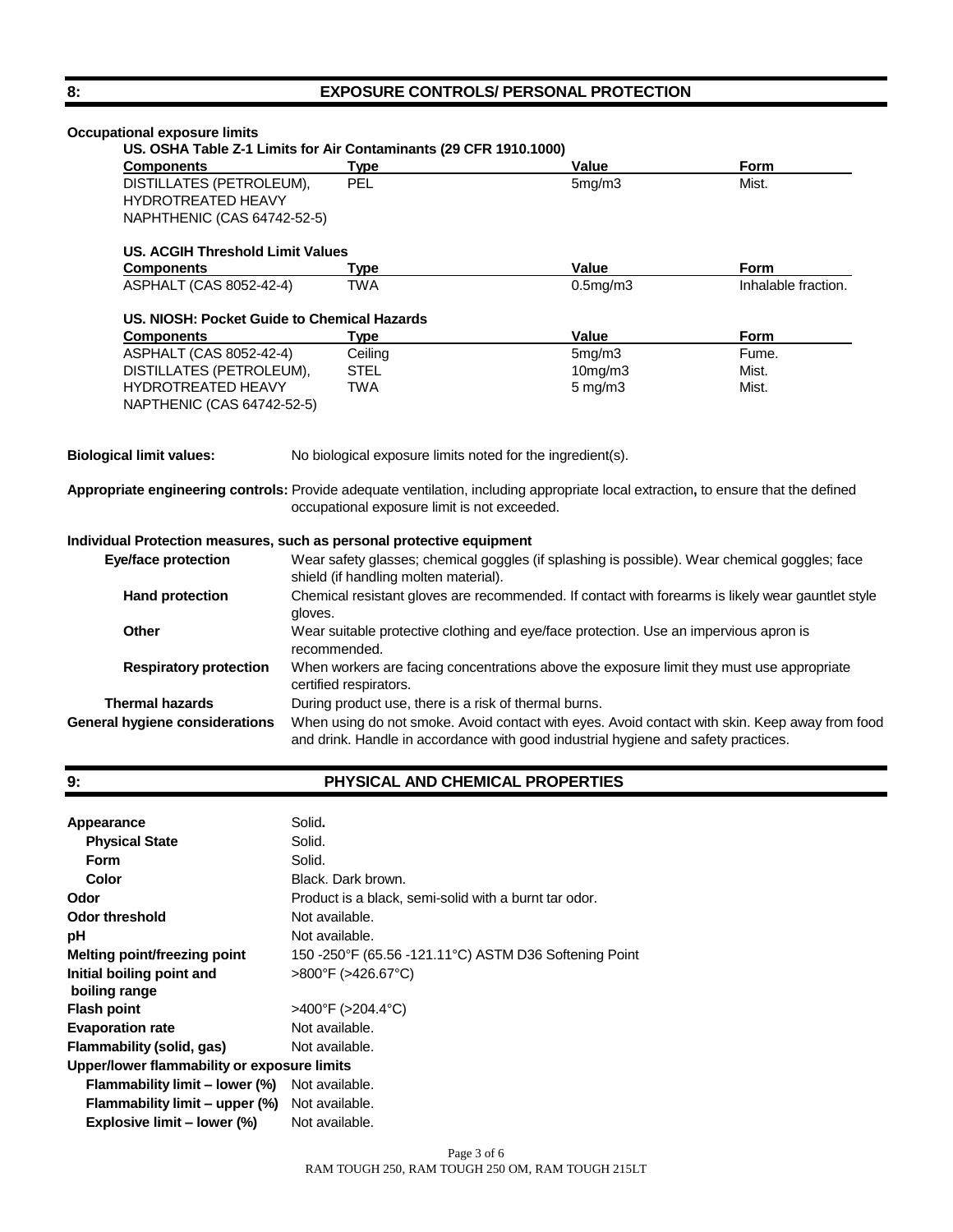| Explosive limit - upper (%)      | Not available.     |
|----------------------------------|--------------------|
| Vapor pressure                   | Not available.     |
| <b>Vapor density</b>             | Not available.     |
| <b>Relative density</b>          | Not available.     |
| Solubility(ies)                  |                    |
| Solubility (water)               | Not available.     |
| <b>Partition coefficient</b>     | Not available.     |
| (n-octanol/water)                |                    |
| <b>Auto-ignition temperature</b> | >700°F (>371.11°C) |
| <b>Decomposition temperature</b> | Not available.     |
| <b>Viscosity</b>                 | Not available.     |
| Other information                |                    |
| <b>Density</b>                   | Not available.     |
| <b>Percent volatile</b>          | 0%                 |
| <b>Specific gravity</b>          | $1 - 1.9$          |
|                                  |                    |

# **10: STABILITY AND REACTIVITY**

| <b>Reactivity</b><br><b>Chemical stability</b><br><b>Possibility of hazardous</b><br>reactions | Not available.<br>Material is stable under normal conditions.<br>Hazardous polymerization will not occur. |
|------------------------------------------------------------------------------------------------|-----------------------------------------------------------------------------------------------------------|
| <b>Conditions to avoid</b>                                                                     | Strong oxidizing agents.                                                                                  |
| Incompatible materials                                                                         | Incompatible with oxidizing agents.                                                                       |
| <b>Hazardous decomposition</b>                                                                 | Upon decomposition, product emits acrid dense smoke with carbon dioxide, carbon                           |
| products                                                                                       | monoxide, trace oxides of nitrogen and sulfur.                                                            |

# **11: TOXICOLOGICAL INFORMATION**

#### **Information on likely routes of exposure**

**Ingestion:** May cause discomfort if swallowed. However, ingestion is not likely to be a primary route of occupational exposure. **Inhalation:** May cause irritation to the respiratory system. **Skin contact:** Irritating to skin.

 **Eye contact:** Causes eye irritation. Molten material will produce thermal burns.

### **Symptoms related to the physical, chemical and toxicological characteristics:** Not available.

**Information on toxicological effects Acute toxicity:** Not available.

**Skin corrosion/irritation:** Defats the skin. Causes irritation.

**Serious eye damage/eye irritation:** Irritating to eyes.

### **Respiratory or skin sensitization**

 **Respiratory sensitization:** Not available. **Skin sensitization: Irritating to skin.** 

**Germ cell mutagenicity:** No data available to indicate product or any components present at greater than 0.1% are mutagenic or genotoxic.

**Carcinogenicity:** This product is not considered to be a carcinogen by IARC, ACGIH, NTP or OSHA.

**US. OSHA Specifically Regulated Substances (29 CFR 1910.1001-1050)**

Not Listed

**Reproductive toxicity:** Contains no ingredient listed as toxic to reproduction.

**Specific target organ toxicity – single exposure:** Not available.

**Specific target organ toxicity – repeated exposure:** Not available.

**Aspiration hazard:** Not available.

**Chronic effects:** Prolonged inhalation may be harmful. May cause eczema-like skin disorders (dermatitis).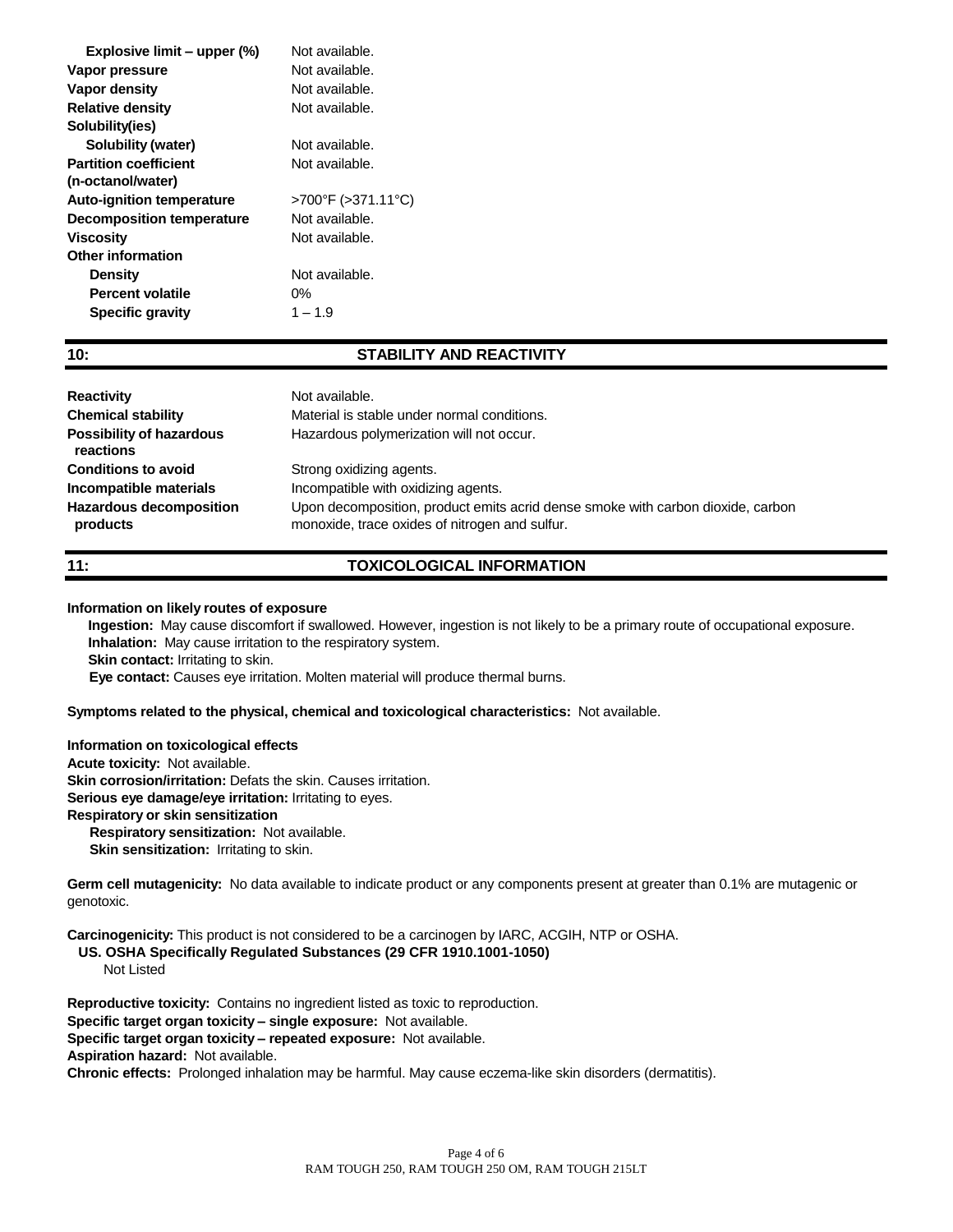### **12: ECOLOGICAL INFORMATION**

**Ecotoxicity:** This product has no known eco-toxicological effects. Not expected to be harmful to aquatic organisms. **Persistence and degradability:** Not available. **Bioaccumulative potential:** Not available. **Mobility in soil:** Not available. **Other adverse effects:** Not available.

# **13: DISPOSAL CONSIDERATIONS**

**Disposal instructions:** Dispose of contents/container in accordance with local/regional/international regulations. When this product as supplied is to be discarded as waste, it does not meet the definition of a RCRA waste under 40 CFR 261. **Hazardous waste code:** Not applicable.

**Waste from residues/unused products:** Dispose of in accordance with local regulations.

**Contaminated packaging:** Offer rinsed packaging material to local recycling facilities.

## **14: TRANSPORT INFORMATION**

**DOT** Not regulated as dangerous goods.

**IATA**

Not regulated as dangerous goods.

**IMDG**

Not regulated as dangerous goods.

#### **Transport in bulk according to Annex II of MARPOL 73/78 and the IBC Code:** Not available.

**Further Information:** If the product is shipped at ambient temperature, not regulated for transport by ground, air or vessel. If shipped above 212 deg F: "UN3257, Elevated Temperature Liquid, n.o.s. (Asphalt mixture), 9, PG III"

# **15: REGULATORY INFORMATION**

| <b>US federal requiations:</b> All components are on the U.S. EPA TSCA Inventory List.<br>TSCA Section 12(b) Export Notification (40 CFR 707, Subpt. D)<br>Not regulated.                                                                                                            |                                                                                             |  |  |
|--------------------------------------------------------------------------------------------------------------------------------------------------------------------------------------------------------------------------------------------------------------------------------------|---------------------------------------------------------------------------------------------|--|--|
| <b>CERCLA Hazardous Substance List (40 CFR 302.4)</b><br>Not Listed.                                                                                                                                                                                                                 |                                                                                             |  |  |
| US. OSHA Specifically Regulated Substances (29 CFR 1910.1001-1050)<br>Not Listed.                                                                                                                                                                                                    |                                                                                             |  |  |
| Superfund Amendments and Reauthorization Act of 1986 (SARA)                                                                                                                                                                                                                          |                                                                                             |  |  |
| <b>Hazard categories</b>                                                                                                                                                                                                                                                             | Immediate Hazard - No<br>Delayed - No<br>Fire Hazard - No<br>Pressure Hazard - No           |  |  |
|                                                                                                                                                                                                                                                                                      | Reactivity Hazard - No                                                                      |  |  |
| SARA 302 extremely hazardous substance<br>SARA 311/312 hazardous chemical<br><b>Hazardous Chemical</b>                                                                                                                                                                               | Not Listed.<br>No.                                                                          |  |  |
| SARA 313 (TRI reporting)                                                                                                                                                                                                                                                             | Not regulated.                                                                              |  |  |
| <b>Other federal requlations</b><br>Clean Air Act (CAA) Section 112 Hazardous Air Pollutants (HAPs) List<br>Not regulated.<br>Clean Air Act (CAA) Section 112(r) Accidental Release Prevention (40 CFR 68.130)<br>Not regulated.<br>Safe Drinking Water Act (SDWA)<br>Not regulated. |                                                                                             |  |  |
| <b>US State regulations</b>                                                                                                                                                                                                                                                          | WARNING: This product contains a chemical known to the State of California to cause cancer. |  |  |
|                                                                                                                                                                                                                                                                                      | Page 5 of 6                                                                                 |  |  |

RAM TOUGH 250, RAM TOUGH 250 OM, RAM TOUGH 215LT